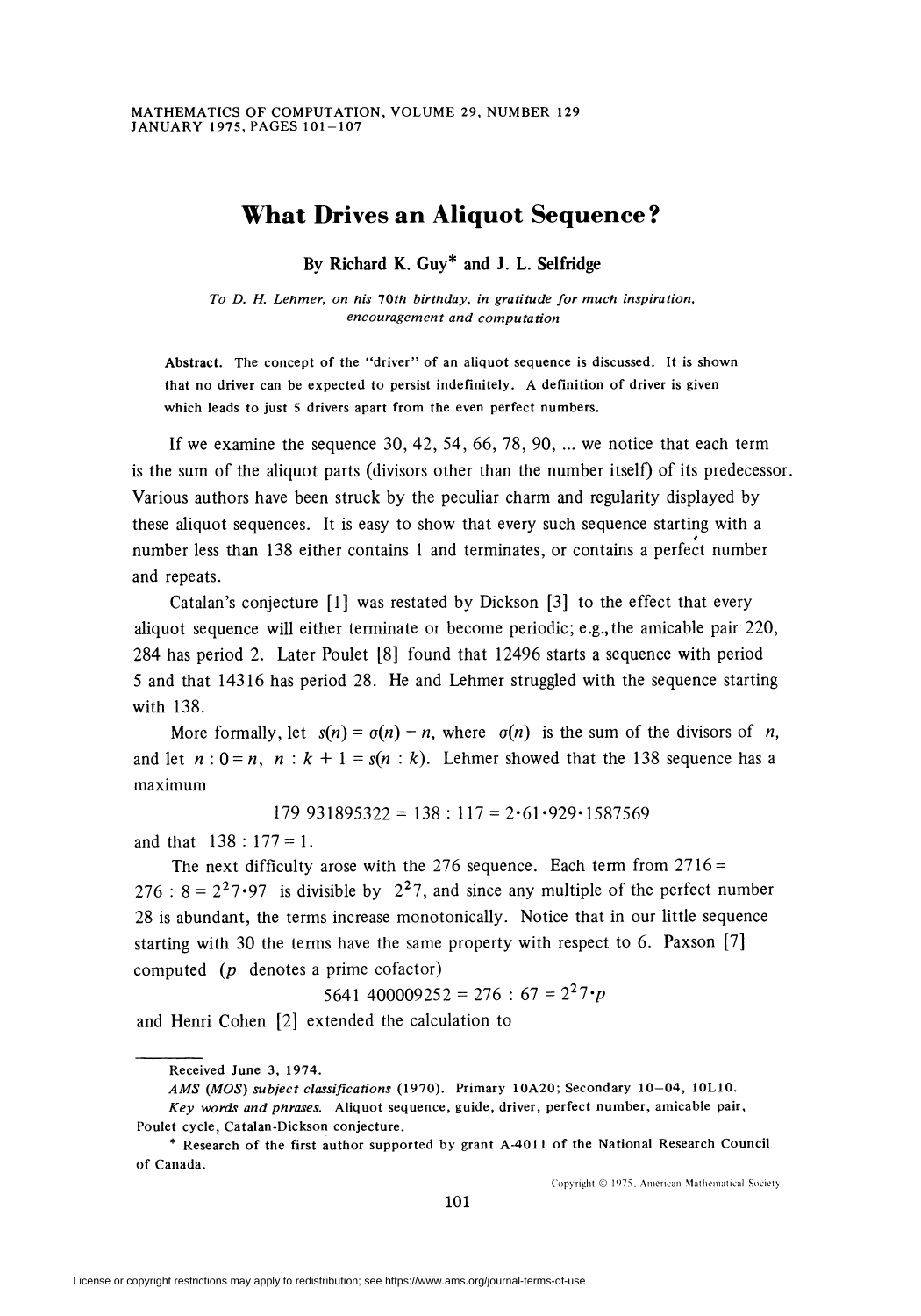2133 148752623 068133100 = 276 : 118 =  $2^{2}3.5^{2}7 \cdot p$ .

Stimulated by this, Lehmer persevered until he reached the term  $276 : 169 =$  $2^27^2p$ , where p is a prime congruent to 1, mod 4, so that

 $7421365124006306789124764410 = 276 : 170 = 2 \cdot 5 \cdot 7 \cdot 13 \cdot 829 \cdot 848557 \cdot p$ suddenly lost the "driver" 28. The succeeding terms, all being congruent to  $\pm 2$ , mod 12, decrease steadily from  $276 : 172$  to the term  $276 : 226 = 2p$ , where again  $p$  is a prime congruent to 1, mod 4, and

351121 244430380 = 276 : 227 =  $2^2$ 5 · 131 · 48539 · 2760991.

Lehmer has computed a further 200 terms which show an erratic upward tendency. The extent of our present knowledge [5], [6] is

 $107100047962427456048833497403019424 = 276 : 433 = 2<sup>5</sup>3 \cdot 199 \cdot c$ 

where  $c$  is a 31-digit composite number with no small factors. Lehmer also verified that, apart from  $396 = s(276) = s(306)$ , all sequences starting with numbers less than 552 are bounded.

On the other hand, we have found  $[4]$ ,  $[5]$ ,  $[6]$  that of the sequences starting with numbers less than  $10<sup>4</sup>$ , there are 751 which contain a term exceeding  $10^{24}$ ; and we have conjectured that an infinite number of aliquot sequences are unbounded. Our aim here is to outline some of the characteristics of the "driver" phenomenon which support this view. Good examples of driver dominated sequences are

 $628628 = 552 : 26 = 2^27 \cdot 11 \cdot 13 \cdot 157$ 35149477 396986268 016618686 344127020 = 552 : 181 =  $2^23^25 \cdot 7^2c$ ,  $3985\ 297814226 = 564 : 83 = 2 \cdot 3 \cdot 211 \cdot 3147944561$ 2422 499075303 417661059 252663526 = 564 : 265 =  $2 \cdot 3^2 23 \cdot 89 \cdot c$ .  $11400 = 5250 : 3 = 2<sup>3</sup>3.5<sup>2</sup>19$ 4 553462993 488753886 439512520 = 5250 : 72 =  $2^33 \cdot 5 \cdot c$  $8154 = 8154 : 0 = 2 \cdot 3^3 151$ 4615096 670497664 245830510 = 8154 : 201 =  $2 \cdot 3^6 5 \cdot 43 \cdot c$  $1503680 = 8904$ :  $13 = 2^65 \cdot 37 \cdot 127$  $3200141$  507007701 992846912 = 8904 : 166 =  $2^{6}89 \cdot 127 \cdot c$ ,  $44144 = 9852 : 11 = 2<sup>4</sup>31·89$ 5149877 193773848 066488144 = 9852 : 146 =  $2^43 \cdot 11 \cdot 31 \cdot c$ .

Despite the tenacity of these drivers, none is expected to live for ever.

We notice that any prime divisor p of n will appear in  $s(n)$  just if p divides  $\sigma(n)$  and will appear to the same power in  $s(n)$  if a higher power divides  $\sigma(n)$ . If p divides both n and  $\sigma(n)$  to the same power, p will divide  $s(n)$  to at least that power and to a higher power with probability  $1/(p - 1)$ , i.e.,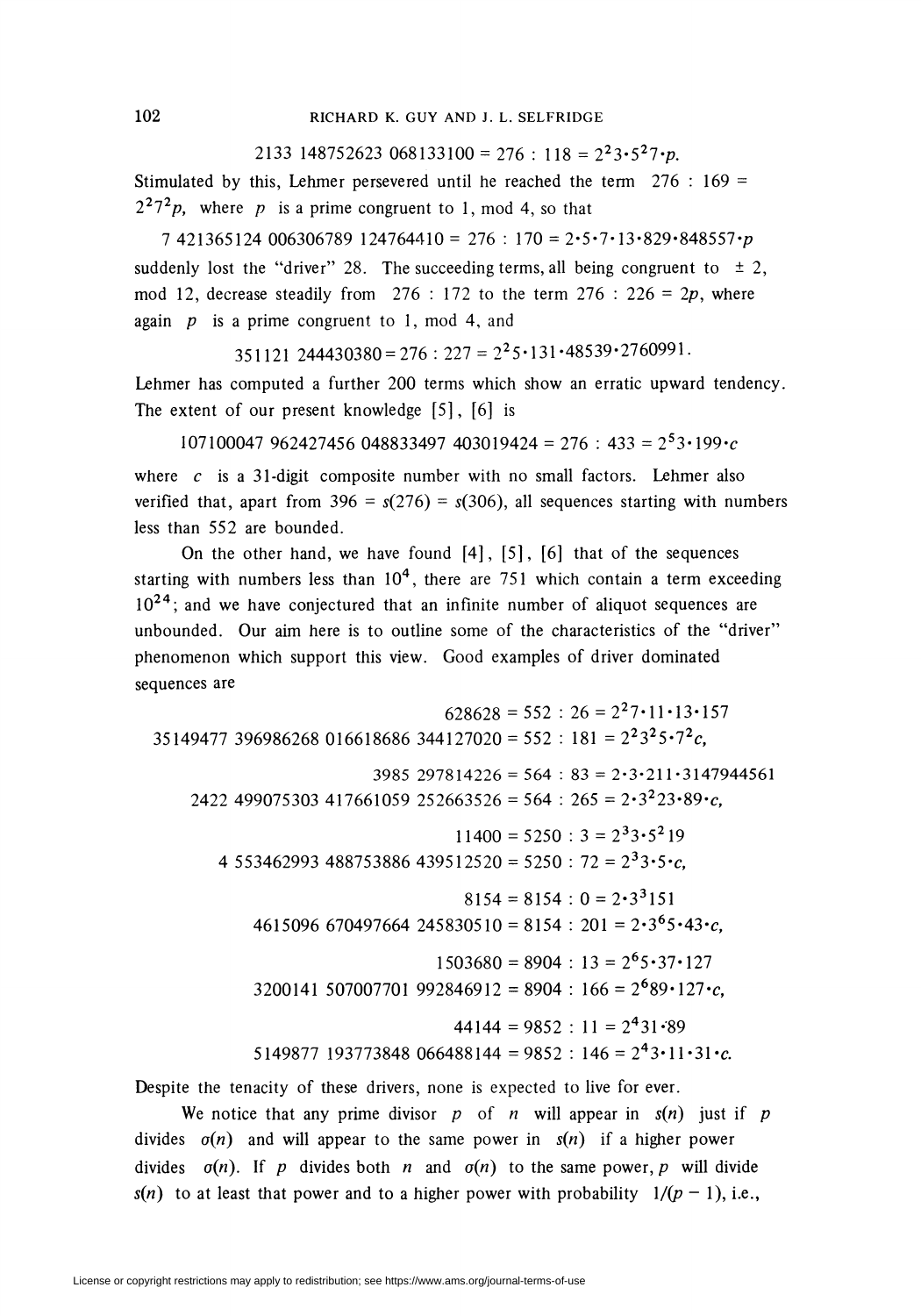always when  $p = 2$ . In fact, the prime 2 will continue to be present unless n is a square or twice a square, and continue to be absent unless  $n$  is a square. This fact, more than any other, seems to dominate the discussion of the behavior of aliquot sequences.

A very rough argument in favor of our conjecture goes like this: on the average the value of  $\sigma(n) - n$  is greater than n if n is even, and less than n if n is odd. If in the long run other effects are small compared to the persistence of parity, one would expect that most large even sequences are unbounded and that most odd sequences are bounded.

More precisely, since the average order,  $\alpha$ , of  $s(n)/n$ , taken over even values of n, is greater than one so long as the terms remain even, we expect  $n : r$  to be  $n\alpha^r$ . The probability that this is a square, or twice a square, is  $c_1/\sqrt{n\alpha'}$ , so that the probability that any future term is odd is  $c_2/\sqrt{n}$ , which tends to 0 as  $n \rightarrow \infty$ .

One might ask if a sequence could be shown to be unbounded by displaying a driver which persisted indefinitely. This would only occur if certain prime factors of n would always continue to appear to the same or higher powers in  $s(n)$ . The prime 2 in fact should keep the same power throughout, since the nature of the driver changes radically when the power of 2 changes. If each of a set of primes divides  $\sigma(n)$  to a higher power than it divides n, then we would have achieved the goal. We prove that this cannot happen.

THEOREM 1. For any divisor v,  $v > 1$ , of n, there is some prime divisor of v which does not divide  $\sigma(v)/v$ .

**Proof.** Let  $v = 2^a p_1^{a_1} \cdots p_r^{a_r}$  with  $a_1, \cdots, a_r > 0$ , so that

$$
\sigma(v) = (2^{a+1} - 1) \frac{p_1^{a_1+1} - 1}{p_1 - 1} \dots \frac{p_r^{a_r+1} - 1}{p_r - 1}
$$

If  $p_1 \cdots p_r \mid \sigma(v)/v$ , then

$$
p_1 \cdots p_r \leqslant \frac{\sigma(v)}{v} < 2 \frac{p_1}{p_1 - 1} \cdots \frac{p_r}{p_r - 1}
$$

i.e.  $(p_1 - 1) \cdots (p_r - 1) < 2$  and v has no odd prime divisors. Moreover, since  $\sigma(2^a)$  is odd,  $2+ v$ .

Note that we can prove this without the requirement that the power of 2 be higher in  $\sigma(v)$  than in v.

A precise definition of driver is desired at this point, but we would like our definition to avoid fragile structures, such as

$$
2^73^65 \cdot 17 \cdot 23 \cdot 137 \cdot 547 \cdot 1093
$$

which crumples when the power of 3 changes. In addition to the even perfect numbers one would normally include in a list of drivers, any products of prime powers which have a reasonable expectation of persistence, such as  $2^33.5$ ,  $2^53.7$  and  $2^93.11.31$ .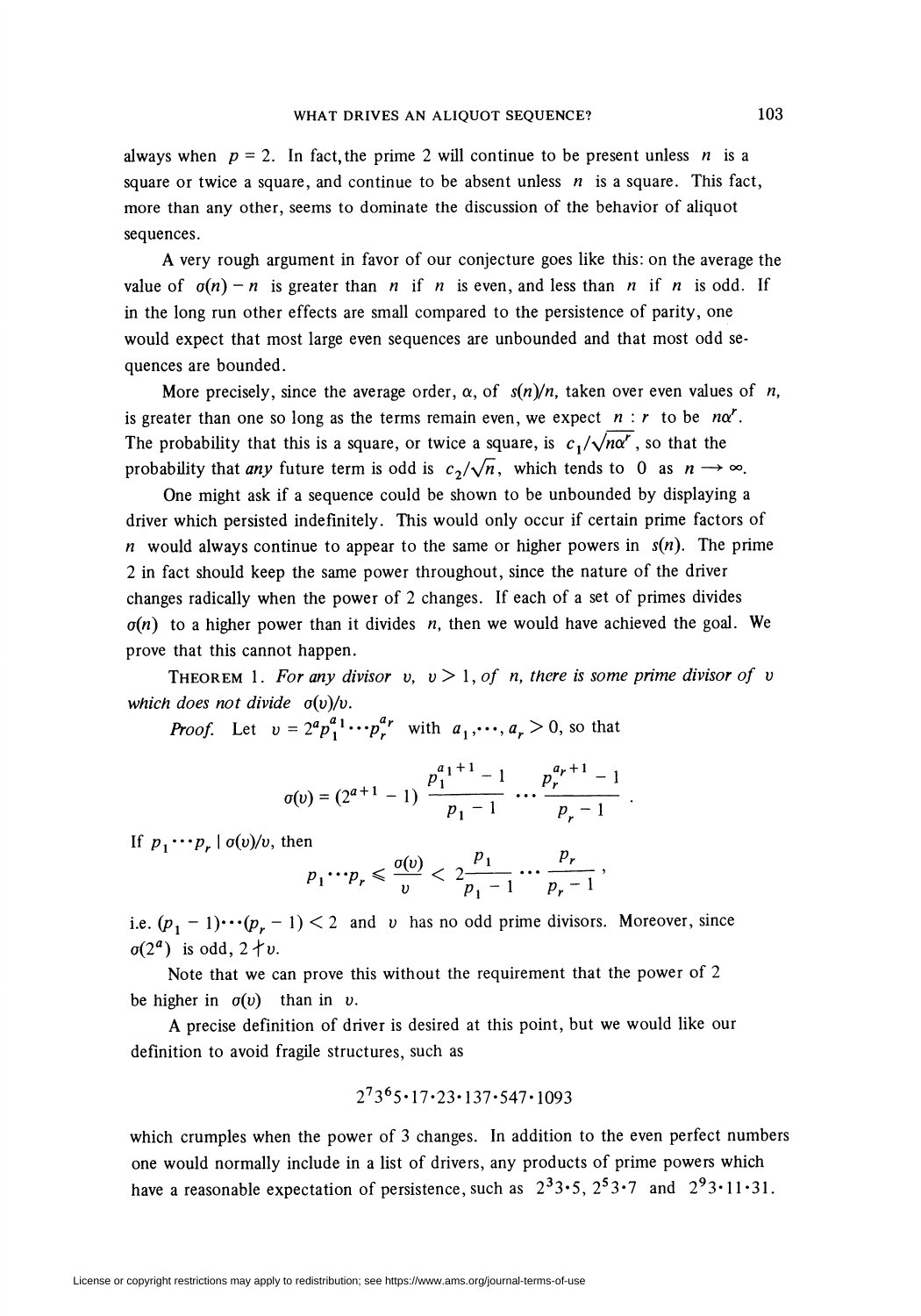Each of these divides the sum of its divisors and hence divides the sum of its aliquot parts.

For example, if  $n = 2^93 \cdot 11 \cdot 31 \cdot m$ , where  $(m, 2^{11} - 2) = 1$ , then  $\sigma(n) =$  $2^{9}3^{2}11\cdot31\cdot\sigma(m)$ , where  $\sigma(m)$  is even when m is not a square. Then  $s(n)$  =  $2^93 \cdot 11 \cdot 31 \cdot m'$  where  $(m', 6) = 1$  and the chance of m' being divisible by 11 or 31 is small, and of its being a square is negligible. For similar reasons  $2^33 \cdot 5$  and  $2<sup>5</sup>3·7$  are persistent.

A further remarkable driver is the number 2. When  $n = 2m$  and  $(m, 6) = 1$ ,  $\sigma(n) = 3\sigma(m)$  and  $s(n) = 2m'$ , where  $(m', 6) = 1$  provided that  $4 | \sigma(m)$ . Neglecting squares,  $4 | o(m)$  unless m is a prime congruent to 1, mod 4. Similar considerations hold for  $2^3$ 3.

If  $n = 2^33.5 \cdot m$ , we find it convenient to regard  $2^33.5$  as the driver even when  $(m, 15) \neq 1$  (and similarly for other drivers) so that the only crucial exponent is that of 2. That is, we draw the line to exclude some possibilities which tempt us on account of their stability, but which rely for this on considerations secondary to the factorization of  $\sigma(2^a) = 2^{a+1} - 1$ . Some further examples which are thus excluded are  $2^33^25 \cdot 13$ ,  $2^53^27 \cdot 13$ ,  $2^53^35$ , and  $2^53^35 \cdot 7$ .

Define a guide to be  $2^a$ , together with a subset of the prime factors of  $\sigma(2^a)$ A driver is defined as a number  $2^a v$  with  $a > 0$ , v odd,  $v \mid \sigma(2^a)$  and  $2^{a-1} \mid \sigma(v)$ . This last requirement is included so that the power of the prime 2 will tend to persist at least as well as it does for the driver 2 itself, for which the condition is trivially satisfied.

THEOREM 2. The only drivers are 2,  $2^33$ ,  $2^33.5$ ,  $2^53.7$ ,  $2^93.11.31$ , and the even perfect numbers.

**Proof.** Let  $2^a v$  be a driver, so that  $v \mid 2^{a+1} - 1$ ,  $2^{a-1} \mid \sigma(v)$ . If  $2^{a+1} - 1 = v$ is a Mersenne prime, the driver is an even perfect number. If  $v = 1$ ,  $2^{a-1}$   $\sigma(v) = 1$ ,  $a = 1$  and we have the "downdriver" 2. Henceforth we assume that  $v > 1$ , and that  $a(2^a) = 2^{a+1} - 1 = p_1^{a_1} \cdots p_r^{a_r}$  is composite, so that  $v = p_1^{b_1} \cdots p_r^{b_r}, 0 \le b_i \le a_i$ ,  $1 \le i \le r$  and not all the  $b_i$  are zero.

Define the *deficiency* of the factor  $p_i^{b_i}$  of v to be  $2^{d_i}/p^{d_i}$ , where  $2^{d_i}$  is the highest power of 2 in any  $\sigma(p_i^j)$ ,  $0 \leq j \leq b_i$ . The product of the deficiencies of the factors of  $v$  is greater than  $1/4$ , since otherwise

$$
2^{a+1} > 2^{a+1} - 1 = \prod_{i=1}^r p_i^{a_i} \ge 4 \prod_{i=1}^r 2^{d_i},
$$

so that  $2^{a-1} > \prod_{i=1}^r 2^{d_i}$  and  $2^{a-1} \nmid \prod_{i=1}^r \sigma(p_i^{b_i}) = \sigma(v)$ .

The product of the deficiencies of the Mersenne primes,  $2^q - 1$ ,  $q \in \{2, 3, 5, 7,$ 13, ... } is at most

$$
\frac{4}{3} \cdot \frac{8}{7} \cdot \frac{32}{31} \cdot \frac{128}{127} \cdots < \frac{4}{3} \cdot \frac{8}{7} \cdot \frac{32}{31} \cdot \frac{64}{63} < \frac{8}{5}.
$$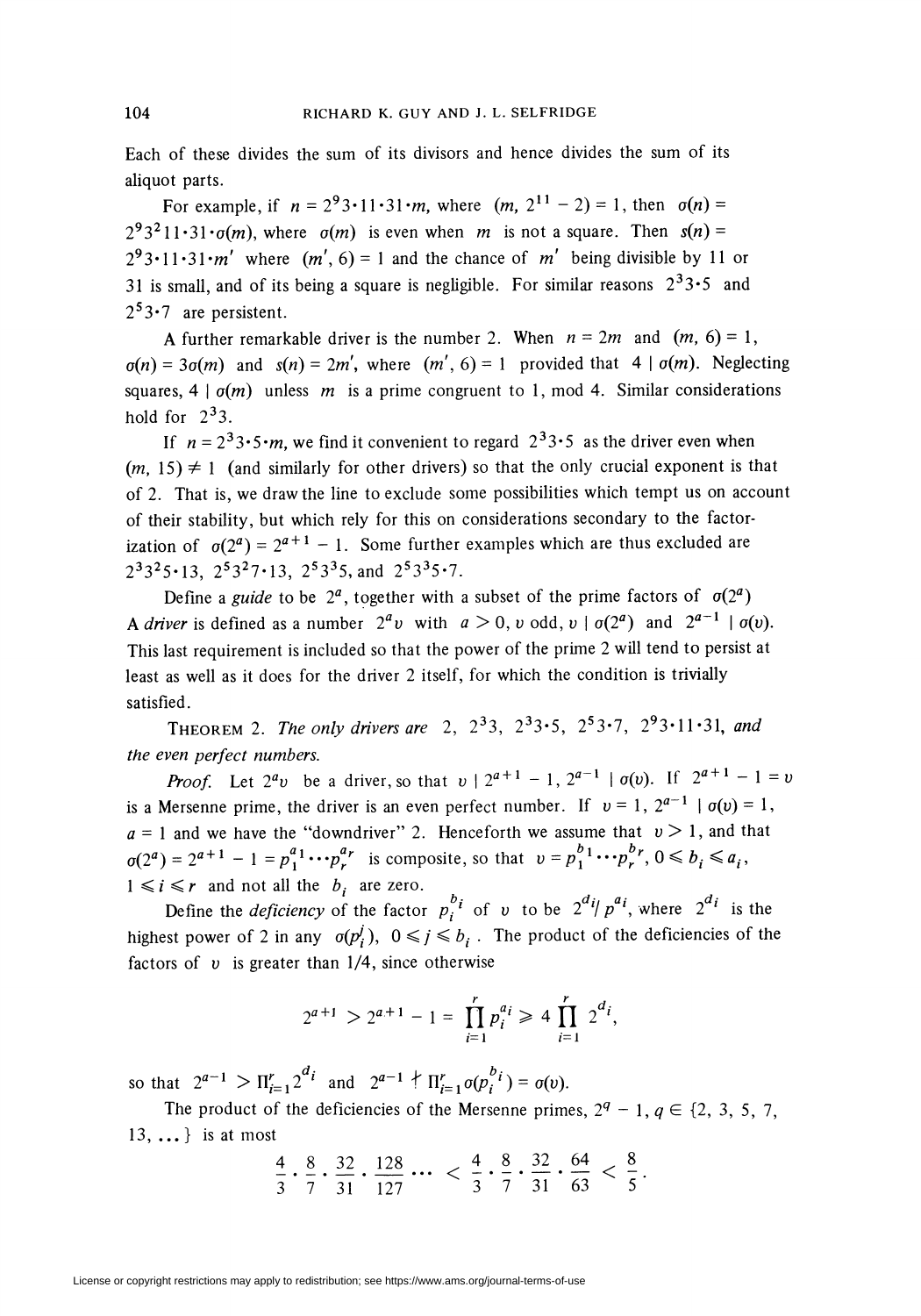If the prime 7 is missing, this product is less than 7/5; if 3 does not occur, the product is less than 6/5.

The deficiency of  $p_i^{b_i}$  is at most  $2^{h_i}(p_i + 1)/p_i^{a_i}$ , where  $h_i = [\log_2(b_i + 1)] - 1$ , and is strictly less than this unless  $p_i$  is a Mersenne prime. So  $a_i < 4$  for each i, since otherwise the deficiency of the corresponding factor  $p_i^{b_i}$  is at most  $2(3 + 1)/3^4$ , and the product of all deficiencies would be less than  $(8/81)(6/5) < 1/4$ . If  $a_i =$ 2 or 3 for any  $p_i \ge 5$ , the product of the deficiencies would be less than

$$
\max\left\{\frac{2}{5^2}\cdot\frac{8}{5},\frac{8}{7^2}\cdot\frac{7}{5}\right\}<\frac{1}{4},
$$

so, with the possible exception of 3, we may assume that  $2^{a+1} - 1$  contains no repeated factors.

If  $3^2 \mid 2^{a+1} - 1$ ,  $6 \mid a + 1$ ,  $3^2 \mid 2^{a+1} - 1$  and then  $7 \mid v$ , for otherwise the product of the deficiencies is at most  $(1/7)(7/5) < 1/4$ . If  $3^2 \parallel v$  or  $3 \nmid v$ , the product is less than  $(1/9)(6/5) < 1/4$ , while if  $3^3 \mid v$ ,  $3^3 \mid 2^{a+1} - 1$ ,  $18 \mid a + 1$ ,  $3^3 \cdot 7 \cdot 19 \cdot 73 \mid 2^{a+1} - 1$ and the product is much less that  $1/4$ . So 3 || v, and if  $a = 5$  we have the driver 2<sup>5</sup>3.7. We cannot have a larger, since  $2^{a+1} - 1$  would contain, in addition to  $3^2$ 7, some factor congruent to 1, mod 4, and the product of the deficiencies would be less than

$$
\frac{4}{9} \cdot \frac{2}{5} \cdot \frac{6}{5} < \frac{1}{4}
$$

We also notice that  $2^{a+1} - 1$  contains at most one non-Mersenne prime factor, i.e., factor of the form  $2^c u - 1$ , u odd,  $u \ge 3$ ,  $c \ge 1$ , since the deficiency of such a factor is  $2^{c}/(2^{c}u - 1)$ , which is at most  $2/5$   $(u = 3, c = 1)$ , or otherwise at most 4/11  $(u = 3, c = 2)$ , and

$$
\frac{2}{5} \cdot \frac{4}{11} \cdot \frac{8}{5} < \frac{1}{4} \cdot
$$

It remains to consider  $2^{a+1} - 1 = (2^{q_1} - 1)(2^{q_2} - 1)\cdots(2^c u - 1)$ , where  $2 \leq q_1 < q_2 < \cdots$ . If  $u \geq 7$ , the product of the deficiencies is less than  $(2/13)(8/5)$  < 1/4, so  $u = 3$  or 5. If  $c = 1$ ,  $u = 3$  (since  $2 \cdot 5 - 1$  is not prime),  $2^{c}u - 1 = 5$ ,  $5 \mid 2^{a+1} - 1$ ,  $4 \mid a + 1$ ,  $15 \mid 2^{a+1} - 1$ . If  $a = 3$  we have the drivers  $2^33.5$  and  $2^33$ . If  $a \ge 7$ , there is another prime divisor of  $2^{a+1} - 1$ which is congruent to 1, mod 4, and the product of the deficiencies is at most

$$
\max\left\{\frac{2}{5}\cdot\frac{2}{13}\cdot\frac{8}{5}\cdot\frac{1}{5^2}\cdot\frac{8}{5}\right\}<\frac{1}{4}.
$$

So we have  $c \ge 2$ ,  $q_1 \ge 2$ ,  $u = 3$  or 5, and, since we have dealt with  $1 \le a \le 4$ ,  $a \geqslant 5$ . Considerations modulo  $2^{\min(c,q_1)+1}$  show that

$$
-1 \equiv (2^{q_1} - 1)(-1)\cdots(2^c u - 1), \bmod 2^{\min(c,q_1)+1}.
$$

So  $\pm 1 \equiv 2^{q_1} + 2^c u - 1$ , the choice of sign is minus, the number of Mersenne primes is even (and not zero) and  $q_1 = c$ . Now  $2^{q_1}u \cdot 2^{q_1}2^{q_2} \cdots > 2^{q+1}$ , so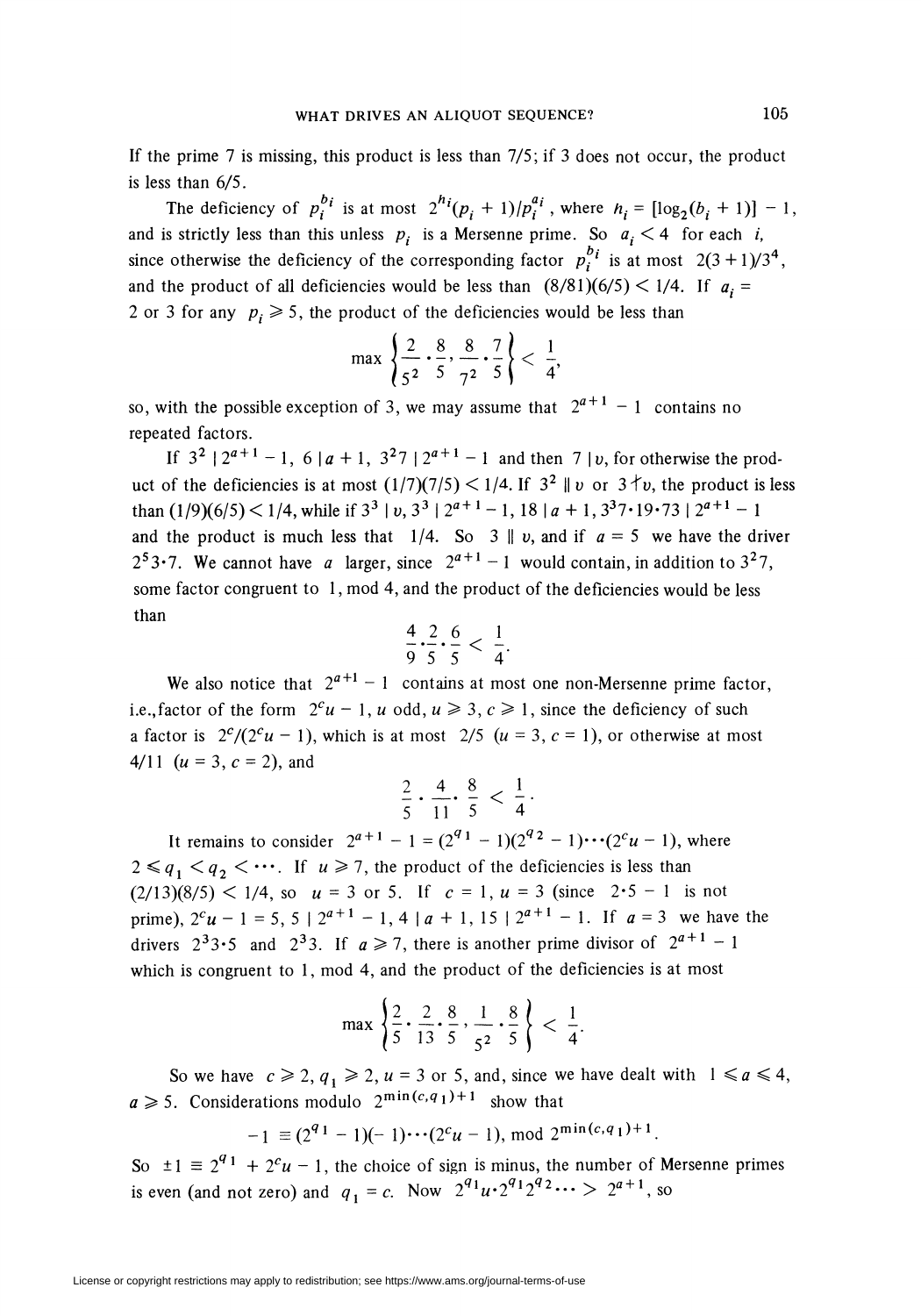$3 + 2q_1 + q_2 + \cdots > log_2 u + 2q_1 + q_2 + \cdots > a + 1 \geq q_1 q_2 \cdots$ since  $2^q - 1$  divides  $2^{a+1} - 1$  just if  $q \mid a + 1$ , and the  $q_i$  are distinct primes. This is clearly a contradiction if the number of  $q_i$  is 4 or more, so there are just two  $q_i$ :  $3 + 2q_1 + q_2 > q_1 q_2$ ,  $(q_1 - 1)(q_2 - 2) < 5$ ,  $q_1 = 2 = c$  and  $q_2 = 3$ or 5. Only the latter gives a solution;  $u = 3$  and  $2^93 \cdot 11 \cdot 31$  is a driver. The theorem is proved.

Table 1 exhibits some drivers,  $d$ , and guides,  $g$ , and the effect on the power of two,  $2^a$ , when  $n = dm$  or gm,  $(d, m)$  or  $(g, m) = 1$  and  $m = s$ , a square or  $m =$ ps where  $p$  is a prime congruent to 1, mod 4. The odd prime factors of  $d$  or  $g$ always divide  $s(n)$ ; for a driver  $2^a \parallel s(n)$  with the exceptions noted. If  $(d, m) > 1$ , the situation is more complicated.

| Driver or guide  |                           | a              | $m = s$ , a square | $m = ps \equiv 1 \pmod{4}$ |  |  |
|------------------|---------------------------|----------------|--------------------|----------------------------|--|--|
| d                | 2                         | 1              | $0 \downarrow$     | $\geqslant$ 2 1            |  |  |
| $\boldsymbol{d}$ | $2 \cdot 3$               |                | 1                  |                            |  |  |
| g                | $2^2$                     | 2              | 0 <sup>1</sup>     | $1\downarrow$              |  |  |
| $\boldsymbol{d}$ | $2^2$ 7                   | $\overline{2}$ | 2                  | $\overline{2}$             |  |  |
| g                | $2^3$                     | 3              | $0 \downarrow$     | 1<br>↓                     |  |  |
| $\boldsymbol{d}$ | $2^33$                    | 3              | $2\downarrow$      | ≥4↑                        |  |  |
| g                | $2^{3}5$                  | 3              | $1 +$              | $2\downarrow$              |  |  |
| $\boldsymbol{d}$ | $2^3 3 \cdot 5$           | 3              | $\geqslant 4$<br>ੀ | 3                          |  |  |
| g                | 2 <sup>4</sup>            | 4              | 0 <sup>1</sup>     | $\mathbf{1}$<br>↓          |  |  |
| $\boldsymbol{d}$ | $2^{4}31$                 | 4              | 4                  | 4                          |  |  |
| g                | $2^{5}3$                  | 5              | $2\downarrow$      | $3 \downarrow$             |  |  |
| g                | $2^{5}7$                  | 5              | $3 \downarrow$     | 4 J                        |  |  |
| $\boldsymbol{d}$ | $2^53 \cdot 7$            | 5              | 6 T<br>≥           | 5                          |  |  |
| d                | $2^{6}127$                | 6              | 6                  | 6                          |  |  |
| $\boldsymbol{d}$ | $2^9$ 3.<br>$11 \cdot 31$ | 9              | $\geqslant$ 10 1   | 9                          |  |  |

TABLE 1. Power of 2 dividing  $s(n)$ 

The signs  $\downarrow$ ,  $\uparrow$  indicate that the driver or guide changes "downward" or "upward".

We are examining the statistical and probabilistic evidence concerning boundedness and unboundedness of aliquot sequences in collaboration with M. C. Wunderlich. The probabilistic model is a Markov process. An aliquot sequence is in one of a finite number of states; one of a finite set of drivers and guides is in control, or none of them is. We can calculate the expected "life" of a sequence in one of these states and the expected number of terms in which the driver is retained. "Break probabilities" between pairs of states can also be calculated; for example, that from the  $2^33.5$ driver to the 2 driver is zero since direct transition is impossible.

We conclude with a table showing the numbers of sequences starting below  $10^3$ and below  $10<sup>4</sup>$  which surpass various bounds. The number of distinct sequences at each bound is also given.